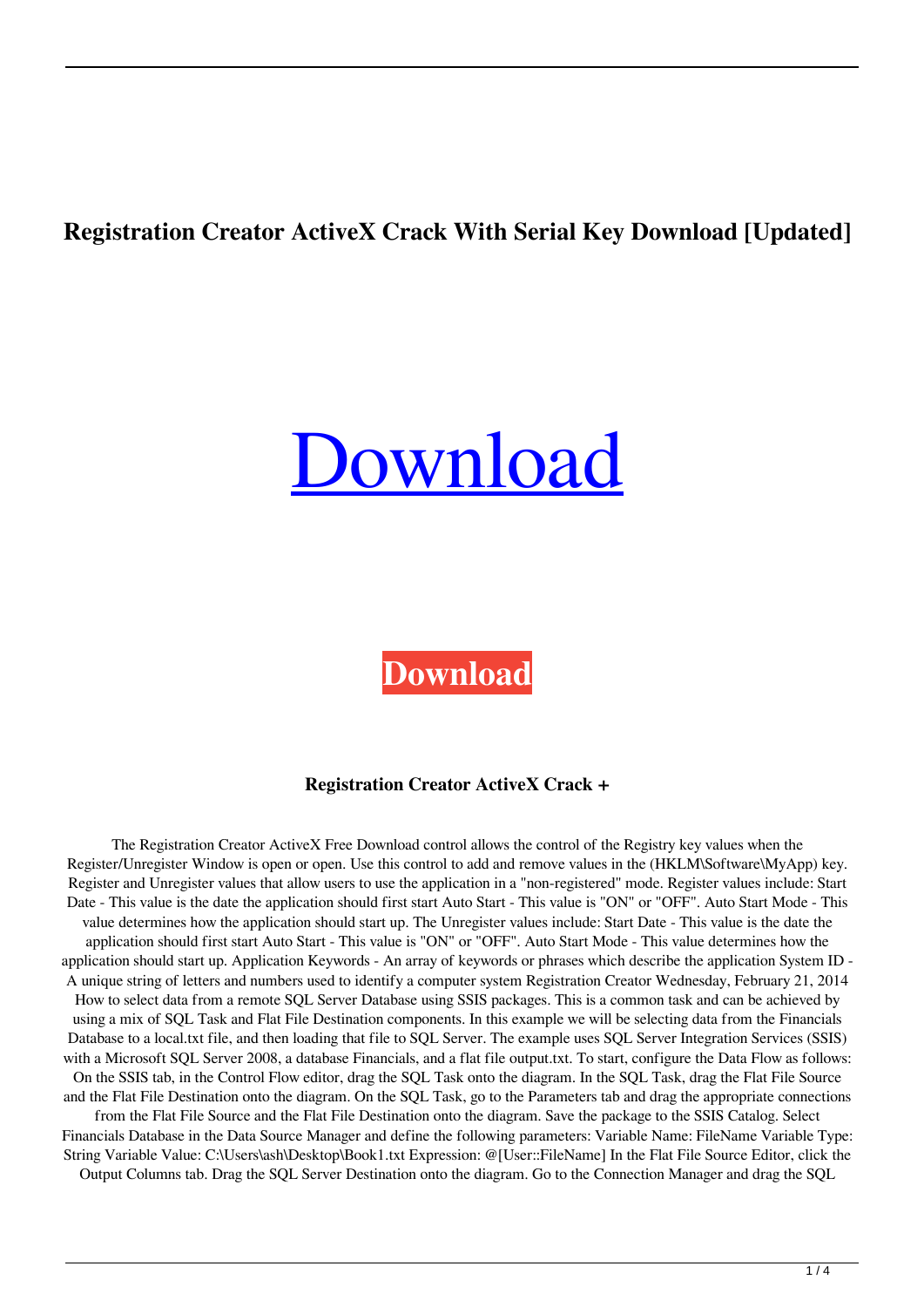Server Connection onto the diagram.

#### **Registration Creator ActiveX Crack + With License Key**

Registration Creator is a new breed of software protection and registration system which is born from the developer's frustration with the overwhelming problem of software copying and the general lack of quality. Registration Creator was designed to address this issue for developers. Registration Creator is for developers to provide a new breed of protection, for their customers to rest assured that their software is not being copied by unauthorized users. Registration Creator was designed to make it easy to provide license protection for your software. Registration Creator only needs a few lines of code to be added to your application. Registration Creator provides the following features: Hacker Detection: Registration Creator keeps track of all software that has been installed on a computer. It looks for common methods used by hackers to bypass your license system. Using this information, you can see if there are any common bypass techniques being used on your systems. If any bypasses are being used, Registration Creator blocks the use of these routines to ensure a safe operation. After-The-Fact Validation: Registration Creator uses a combination of both user-set dates and the days since a user last used a copy of your software. This allows for a system to be used for a long time before the registration is expired. Registration Creator uses a combination of both the number of downloads and number of days since the most recent download to help determine if a system is still using a protected version of your application. The date and time is stored in the actual registration number. This allows you to tie a license to a specific user or computer. Protection against Registration Bypass: Registration Creator includes a feature that would allow you to have a license for one machine and let another machine use it. This ensures that you don't need to worry about registration bypass and the ability to transfer a license from machine to machine. Easy Registration: Registration Creator does not place any administrative burden on the end user. Registration Creator doesn't need any special configuration on the end user's machine. Network Protection: Registration Creator can be used to protect your software on a network. Registration Creator is designed for the average user. We have put a simple menu in the program for them to use to easily add and manage their licenses. SystemID Protection: Registration Creator has the ability to identify a computer system through a unique SystemID. This allows for the protection of the copy protection. The SystemID is stored in the registration itself and is tied to a particular user's account. With a SystemID, you can perform software audits and provide a detailed accounting of who has been 77a5ca646e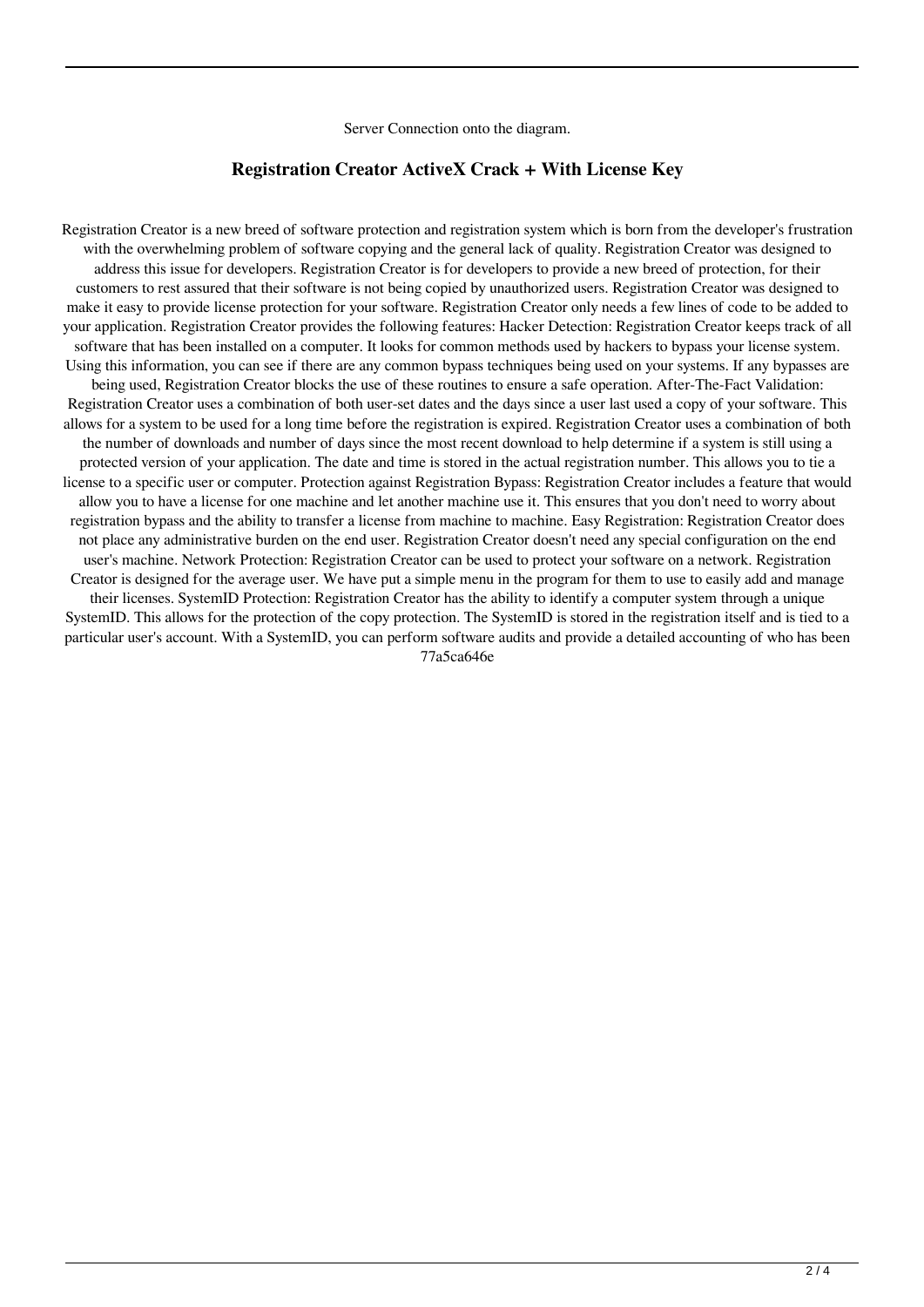# **Registration Creator ActiveX Free Download [Updated] 2022**

Serial Generator is our latest software serial number generation tool. With a few lines of code, you can generate serial numbers that are strong and can protect your software against cracking, protecting yourself and others who are helping to distribute the software. This system not only generates serial numbers, but the serial numbers themselves include a user friendly link to your serial generator webpage which gives you the ability to update your serial number on the fly. This allows you to generate serial numbers on the fly for distribution to customers and then offer automatic updates of your webpage with your new serial number as they are required. All of our tools are based on a solid technology that works behind the scenes to protect you, the software vendor and the end user. They can also help you raise the value of your software, so you can make more money from it. Serial Generator is our latest software serial number generation tool. With a few lines of code, you can generate serial numbers that are strong and can protect your software against cracking, protecting yourself and others who are helping to distribute the software. This system not only generates serial numbers, but the serial numbers themselves include a user friendly link to your serial generator webpage which gives you the ability to update your serial number on the fly. This allows you to generate serial numbers on the fly for distribution to customers and then offer automatic updates of your webpage with your new serial number as they are required. Description: Serious License Generator is a software license management tool that allows you to protect your software license, creating a license number that is much harder to crack. With just a few lines of code, you can generate a serial number that can be entered into your software, not only preventing the user from bypassing a trial, but also preventing the user from entering trial serial numbers. The serial number generation tool also allows for an easy to use autoupdate option, that will notify your software that a license has been transferred, making you the most profitable software vendor in the world. In addition to serial number generation, Serious License Generator also includes a license checker and system owner login that helps prevent unauthorized transfer of licenses. Serious License Generator is a software license management tool that allows you to protect your software license, creating a license number that is much harder to crack. With just a few lines of code, you can generate a serial number that can be entered into your software, not only preventing the user from bypassing a trial, but also preventing the user from entering trial serial numbers

## **What's New In Registration Creator ActiveX?**

Registration Creator is our latest software licensing control. With few lines of code, you can protect your software with cuttingedge technology from hackers, crackers and the occasional friend-to-friend software sharing. Registration Creator gives your software the ability to protect itself from hacker tools and detects trial bypasses, such as setting the date back. Along with the hacker protection, Registration Creator has a robust serial number generation system that stores valuable information inside the actual serial number. This allows for detection of license types, dates of purchase and much more. This system also generates serial numbers that are not directly tied to a specific user name giving the flexibility to transfer registrations from one user to another with the same serial number. Registration Creator also offers the posibility to identify computer systems through a unique SystemID which allows for serial numbers to be tied to a specific computer providing true copy protection. System Requirements: Windows 2000 and Windows XP (SP2 or later) RAM 512 Hard disk space 4GB (preferably a 3GB disk) License: Usage License File Size: 14 MB Price: \$49.95 \* If you want to cancel your order, please return your payment to us and we will issue you a full refund or ask you to login to your account and cancel your order from there. Your order cannot be cancelled from the payment page. B. When does your license expire? Expiration date is not included in the software. C. How do I renew my license? We recommend you renew your license at least three months before expiration. Please contact us.Main menu Menu Trauma – The Real Cost of Chronic Traumatic Encephalopathy Anyone who has taken a sports science course in their life knows about the dangers of chronic traumatic encephalopathy (CTE). It is a brain disease that can be caused by repeated blows to the head and eventually lead to dementia and eventually death. Some people assume that it only affects boxers, but it's actually a lot more common than that. While many in the sports industry accept it as a part of playing a sport, if you are an athlete, you may be concerned about what it will do to you. This is especially true if you are a professional athlete. Players of every sport, from football to hockey to basketball to baseball can develop this condition. Problems with Memory and thinking can develop in athletes who suffer repetitive head trauma. There are many symptoms that people develop as they get older, but it's very important to get an early diagnosis to help protect yourself from the problems that will affect your quality of life. This condition can manifest as: Blocked arteries (due to head trauma) Epilepsy Dementia Headaches Problems with your brain that cause depression Memory